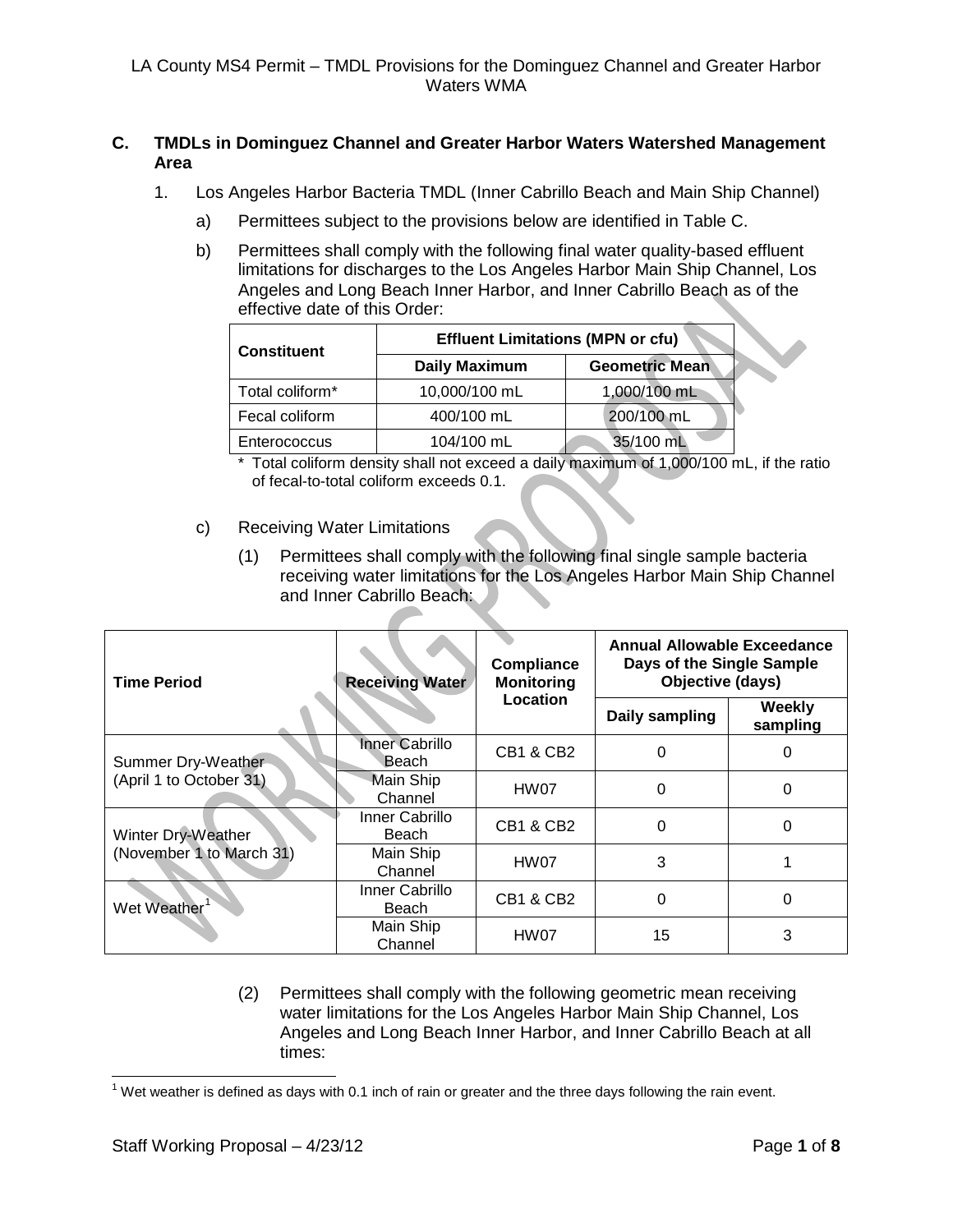| <b>Constituent</b> | <b>Geometric Mean</b> |
|--------------------|-----------------------|
| Total coliform     | 1,000 MPN/100 mL      |
| Fecal coliform     | 200 MPN/100 mL        |
| Enterococcus       | 35 MPN/100 mL         |

- 2. Machado Lake Trash TMDL
	- a) Permittees subject to the provisions below are identified in Table C.
	- b) Permittees shall comply with the final water quality-based effluent limitation of zero trash discharged to Machado Lake no later than March 6, 2016, and every year thereafter.
	- c) Permittees shall comply with interim and final water quality-based effluent limitations for trash discharged to Machado Lake, per the schedule below:

**Machado Lake Trash Water Quality-Based Effluent Limitations (gallons of uncompressed trash per year)**

| <b>Permittees</b>             | Baseline <sup>2</sup> | 3/6/2012<br>(80%) | 3/6/2013<br>(60%)                      | 3/6/2014<br>(40%) | 3/6/2015<br>(20%) | $3/6/2016^{3}$<br>$(0\%)$ |
|-------------------------------|-----------------------|-------------------|----------------------------------------|-------------------|-------------------|---------------------------|
|                               |                       |                   | Annual Trash Discharge<br>(gallons/v)r |                   |                   |                           |
| Carson                        | 8141.47               | 6513.18           | 4884.88                                | 3256.59           | 1628.29           | 0                         |
| Lomita                        | 9392.99               | 7514.39           | 5635.79                                | 3757.20           | 1878.60           | 0                         |
| City of Los Angeles           | 12331.17              | 9864.94           | 7398.70                                | 4932.47           | 2466.23           | 0                         |
| Los Angeles County            | 8304.02               | 6643.22           | 4982.41                                | 3321.61           | 1660.80           | 0                         |
| Los Angeles County            |                       |                   |                                        |                   |                   |                           |
| <b>Flood Control District</b> | 16.41                 | 13.13             | 9.85                                   | 6.56              | 3.28              | 0                         |
| Palos Verdes Estates          | 1976.33               | 1581.06           | 1185.80                                | 790.53            | 395.27            | 0                         |
| Rancho Palos Verdes           | 5226.71               | 4181.37           | 3136.03                                | 2090.68           | 1045.34           | 0                         |
| Redondo Beach                 | 18.16                 | 14.53             | 10.90                                  | 7.26              | 3.63              | 0                         |
| <b>Rolling Hills</b>          | 3001.09               | 2400.87           | 1800.65                                | 1200.44           | 600.22            | $\Omega$                  |
| Rolling Hills Estates         | 6498.83               | 5199.06           | 3899.30                                | 2599.53           | 1299.77           | 0                         |
| Torrance                      | 34808.97              | 27847.18          | 20885.38                               | 13923.59          | 6961.79           | 0                         |

- d) Permittees shall comply with the interim and final water quality-based effluent limitations for trash in 2(b) and 2(c) above per the provisions in Part 7.X [*Permit Provisions to Implement Trash TMDLs*].
- e) If a Permittee opts to derive a site specific trash generation rate through its Trash Monitoring and Reporting Plan (TMRP), the baseline limitation will be calculated by multiplying the point source area(s) by the derived trash generation rate(s).

 $2$  The Regional Water Board has determined the following baseline water quality-based effluent limitations for the Permittees based on the estimated trash generation rate of 5334 gallons of uncompressed trash per square mile per year.

<span id="page-1-1"></span><span id="page-1-0"></span> $3$  Permittees shall achieve their final effluent limitation of zero trash discharge for the 2015-2016 storm year and every year thereafter.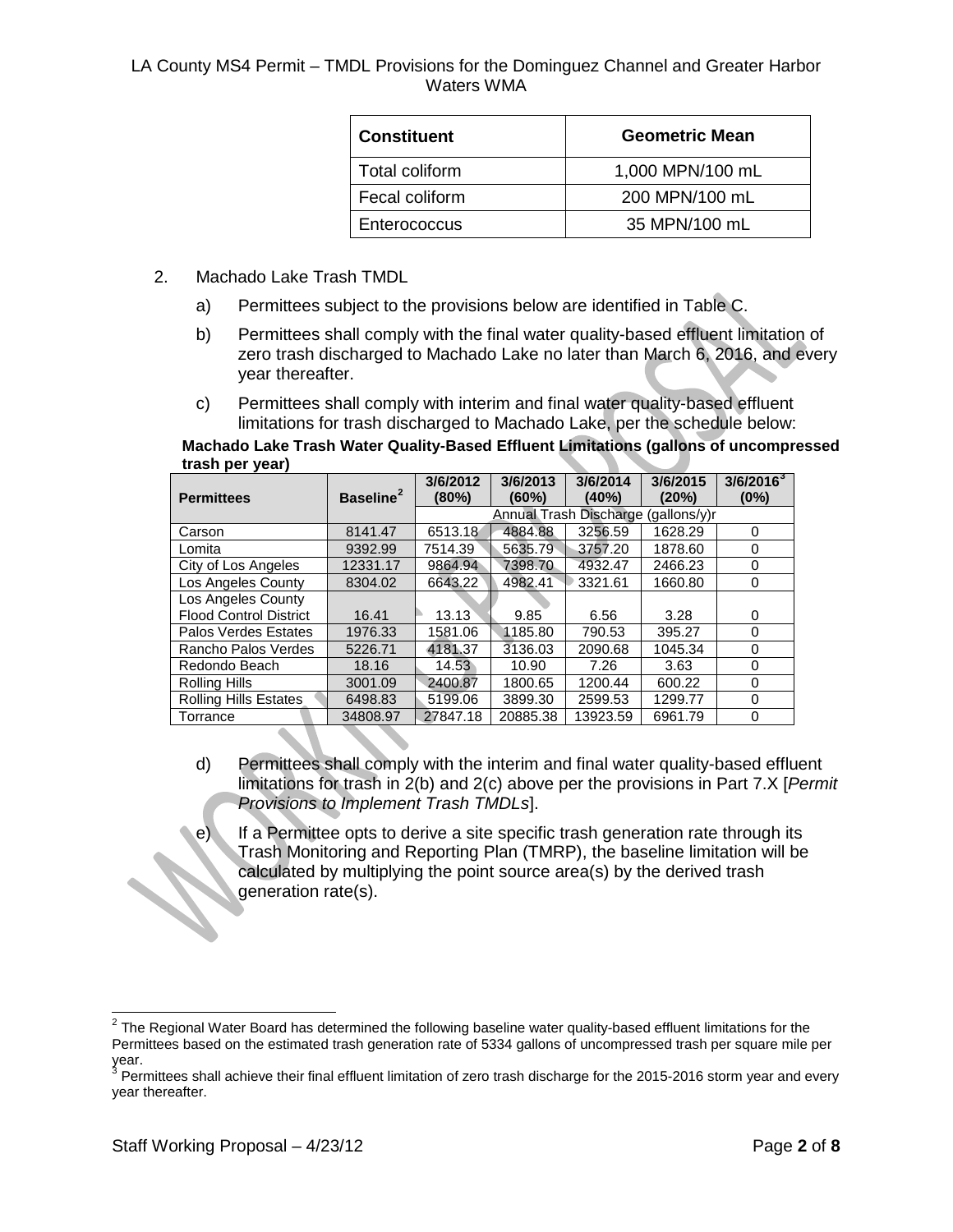- 3. Machado Lake Nutrient TMDL
	- a) Permittees subject to the provisions below are identified in Table C.
	- b) Permittees shall comply with the following interim and final water quality-based effluent limitations for discharges to Machado Lake:

|                                           | <b>Interim and Final Effluent Limitations</b>               |                                                                                  |  |  |  |
|-------------------------------------------|-------------------------------------------------------------|----------------------------------------------------------------------------------|--|--|--|
| <b>Deadline</b>                           | <b>Monthly Average</b><br><b>Total Phosphorus</b><br>(mg/L) | <b>Monthly Average</b><br><b>Total Nitrogen</b><br>$(TKN+NO3-N+NO2-N)$<br>(mg/L) |  |  |  |
| As of the effective<br>date of this Order | 1.25                                                        | 3.5                                                                              |  |  |  |
| March 11, 2014                            | 1.25                                                        | 2.45                                                                             |  |  |  |
| September 11, 2018                        | 0.10                                                        | 1.0                                                                              |  |  |  |

- c) Compliance Determination
	- (1) Permittees may be deemed in compliance with the water quality-based effluent limitations by actively participating in a Lake Water Quality Management Plan (LWQMP) and attaining the receiving water limitations for Machado Lake. The City of Los Angeles has entered into a Memorandum of Agreement with the Regional Water Board to implement the LWQMP and reduce external nutrient loading to attain the following receiving water limitations:

|                                           | <b>Interim and Final Receiving</b><br><b>Water Limitations</b> |                                                                                  |  |  |
|-------------------------------------------|----------------------------------------------------------------|----------------------------------------------------------------------------------|--|--|
| <b>Deadline</b>                           | <b>Monthly Average</b><br><b>Total Phosphorus</b><br>(mg/L)    | <b>Monthly Average</b><br><b>Total Nitrogen</b><br>$(TKN+NO3-N+NO2-N)$<br>(mg/L) |  |  |
| As of the effective<br>date of this Order | 1.25                                                           | 3.5                                                                              |  |  |
| March 11, 2014                            | 1.25                                                           | 2.45                                                                             |  |  |
| September 11, 2018                        | 0.10                                                           | 1.0                                                                              |  |  |

- (2) Permittees may be deemed in compliance with water quality-based effluent limitations by demonstrating reduction of total nitrogen and total phosphorous on an annual mass basis measured at the storm drain outfall of the Permittee's drainage area. The annual mass-based allocation shall be equal to a monthly average concentrations of 0.1 mg/L total phosphorus and 1.0 mg/L total nitrogen based on approved flow conditions. Permittees must demonstrate total nitrogen and total phosphorous load reductions to be achieved in accordance with a special study work plan approved by the Executive Officer.
	- (i) The County of Los Angeles submitted a special study work plan, which was approved by the Executive Officer, and established the following annual mass-based water quality based effluent limitations: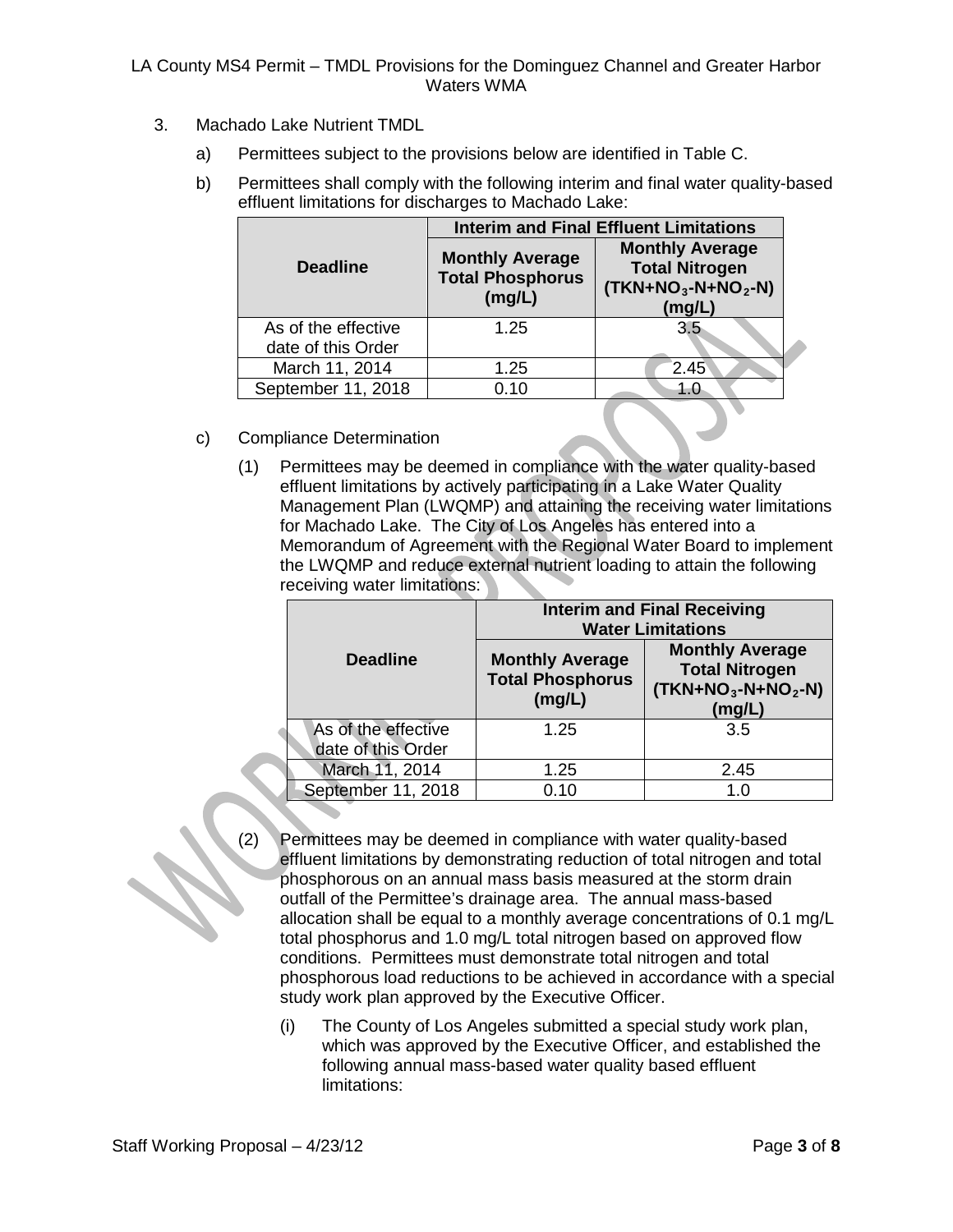|                    | <b>Interim and Final Effluent Limitations</b>         |                                                                            |  |  |
|--------------------|-------------------------------------------------------|----------------------------------------------------------------------------|--|--|
| <b>Deadline</b>    | <b>Annual Load</b><br><b>Total Phosphorus</b><br>(kg) | <b>Annual Load</b><br><b>Total Nitrogen</b><br>$(TKN+NO3-N+NO2-N)$<br>(kq) |  |  |
| March 11, 2014     | 887                                                   | 1739                                                                       |  |  |
| September 11, 2018 | 71                                                    | 710                                                                        |  |  |

(ii) The City of Torrance submitted a special study work plan, which was approved by the Executive Officer, and established the following annual mass-based water quality based effluent limitations:

| <b>Interim and Final Effluent Limitations</b>         |                                                                            |  |  |  |
|-------------------------------------------------------|----------------------------------------------------------------------------|--|--|--|
| <b>Annual Load</b><br><b>Total Phosphorus</b><br>(kg) | <b>Annual Load</b><br><b>Total Nitrogen</b><br>$(TKN+NO3-N+NO2-N)$<br>(kg) |  |  |  |
| 3,760                                                 | 7,370                                                                      |  |  |  |
| :301                                                  | 3008                                                                       |  |  |  |
|                                                       |                                                                            |  |  |  |

- 4. Machado Lake Pesticides and PCBs TMDL
	- a) Permittees subject to the provisions below are identified in Table C.
	- b) Permittees shall comply with the following water quality-based effluent limitations for discharges of suspended sediments to Machado Lake, applied as a 3-year average no later than September 30, 2019:

| <b>Pollutant</b>    | <b>Effluent Limitations for Suspended</b><br><b>Sediment-Associated Contaminants</b><br>(µg/kg dry weight) |
|---------------------|------------------------------------------------------------------------------------------------------------|
| <b>Total PCBs</b>   | 59.8                                                                                                       |
| DDT (all congeners) | 4.16                                                                                                       |
| DDE (all congeners) | 3.16                                                                                                       |
| DDD (all congeners) | 4.88                                                                                                       |
| <b>Total DDT</b>    | 5.28                                                                                                       |
| Chlordane           | 3.24                                                                                                       |
| <b>Dieldrin</b>     | 1.9                                                                                                        |

- 5. Dominguez Channel and Greater Los Angeles and Long Beach Harbor Waters Toxic Pollutants TMDL
	- a) Permittees subject to the provisions below are identified in Table C.
	- b) Permittees shall comply with the following interim water quality-based effluent limitations for discharges to Dominguez Channel and Torrance Lateral listed below as of the effective date of this Order:
		- (1) Dominguez Channel Freshwater Wet Weather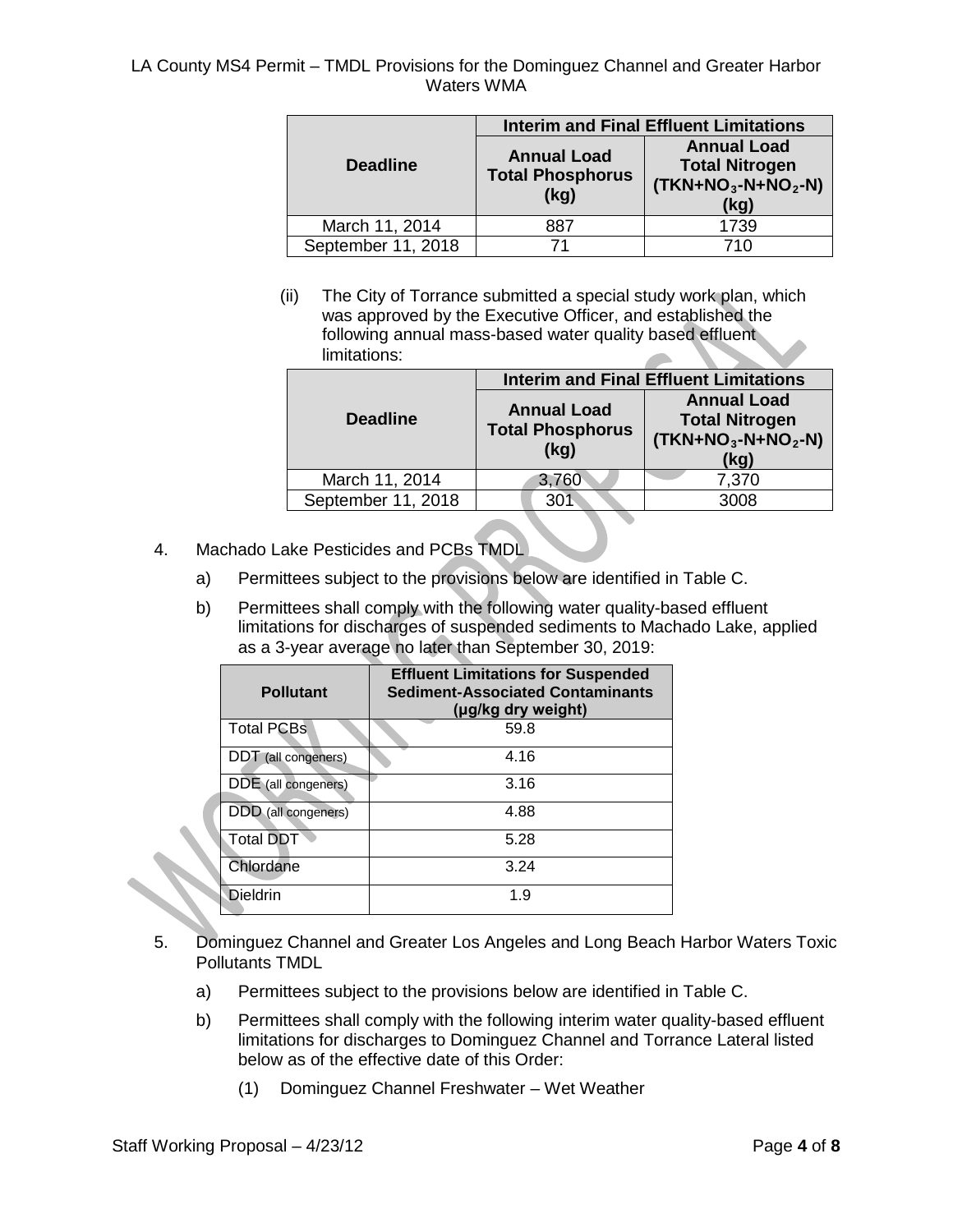- (i) Freshwater Toxicity Interim Effluent Limitation shall not exceed the monthly median of 2 TUc.
- (ii) Permittees shall comply with the following interim metals water quality-based effluent limitations for discharges to the Dominguez Channel and Torrance Lateral:

| <b>Metals</b>       | <b>Interim Effluent Limitation</b><br>Daily Maximum (µg/L) |
|---------------------|------------------------------------------------------------|
| <b>Total Copper</b> | 207.51                                                     |
| <b>Total Lead</b>   | 122.88                                                     |
| Total Zinc          | 898.87                                                     |

(2) Permittees shall comply with the following interim concentration-based water quality-based effluent limitations for pollutant concentrations in the sediment discharged to the Dominguez Channel Estuary and Greater Los Angeles and Long Beach Harbor Waters:

|                            | <b>Interim Effluent Limitations</b><br><b>Daily Maximum</b> |        |                  |                  |             |             |
|----------------------------|-------------------------------------------------------------|--------|------------------|------------------|-------------|-------------|
|                            |                                                             |        |                  | (mg/kg sediment) |             |             |
| <b>Water Body</b>          | Copper                                                      | Lead   | <b>Zinc</b>      | <b>DDT</b>       | <b>PAHs</b> | <b>PCBs</b> |
| Dominguez Channel Estuary  | 220.0                                                       | 510.0  | 789.0            | 1.727            | 31.60       | 1.490       |
| Long Beach Inner Harbor    | 142.3                                                       | 50.4   | 240.6            | 0.070            | 4.58        | 0.060       |
| Los Angeles Inner Harbor   | 154.1                                                       | 145.5  | 362.0            | 0.341            | 90.30       | 2.107       |
| Long Beach Outer Harbor    |                                                             |        |                  |                  |             |             |
| (inside breakwater)        | 67.3                                                        | 46.7   | 150 <sup>°</sup> | 0.075            | 4.022       | 0.248       |
| Los Angeles Outer Harbor   |                                                             |        |                  |                  |             |             |
| (inside breakwater)        | 104.1                                                       | 46.7   | ੈ150             | 0.097            | 4.022       | 0.310       |
| Los Angeles River Estuary  | 53.0                                                        | 46.7   | 183.5            | 0.254            | 4.36        | 0.683       |
| San Pedro Bay Near/Off     |                                                             |        |                  |                  |             |             |
| Shore Zones                | 76.9                                                        | 66.6   | 263.1            | 0.057            | 4.022       | 0.193       |
| Los Angeles Harbor -       |                                                             |        |                  |                  |             |             |
| Cabrillo Marina            | 367.6                                                       | 72.6   | 281.8            | 0.186            | 36.12       | 0.199       |
| Los Angeles Harbor -       |                                                             |        |                  |                  |             |             |
| <b>Consolidated Slip</b>   | 1470.0                                                      | 1100.0 | 1705.0           | 1.724            | 386.00      | 1.920       |
| Los Angeles Harbor - Inner |                                                             |        |                  |                  |             |             |
| Cabrillo Beach Area        | 129.7                                                       | 46.7   | 163.1            | 0.145            | 4.022       | 0.033       |
| Fish Harbor                | 558.6                                                       | 116.5  | 430.5            | 40.5             | 2102.7      | 36.6        |

Permittees shall comply with the final water quality-based effluent limitations as listed below no later than March 23, 2032, and every year thereafter:

- (1) Dominguez Channel Freshwater Wet Weather
	- (i) Freshwater Toxicity Effluent Limitation shall not exceed the monthly median of 1 TUc.
	- (ii) Permittees shall comply with the following final metals water qualitybased effluent limitations for discharges to Dominguez Channel and all upstream reaches and tributaries of Dominguez Channel above Vermont Avenue:

| <b>Metals</b> | <b>Water Column Mass-Based</b>   |
|---------------|----------------------------------|
|               | <b>Final Effluent Limitation</b> |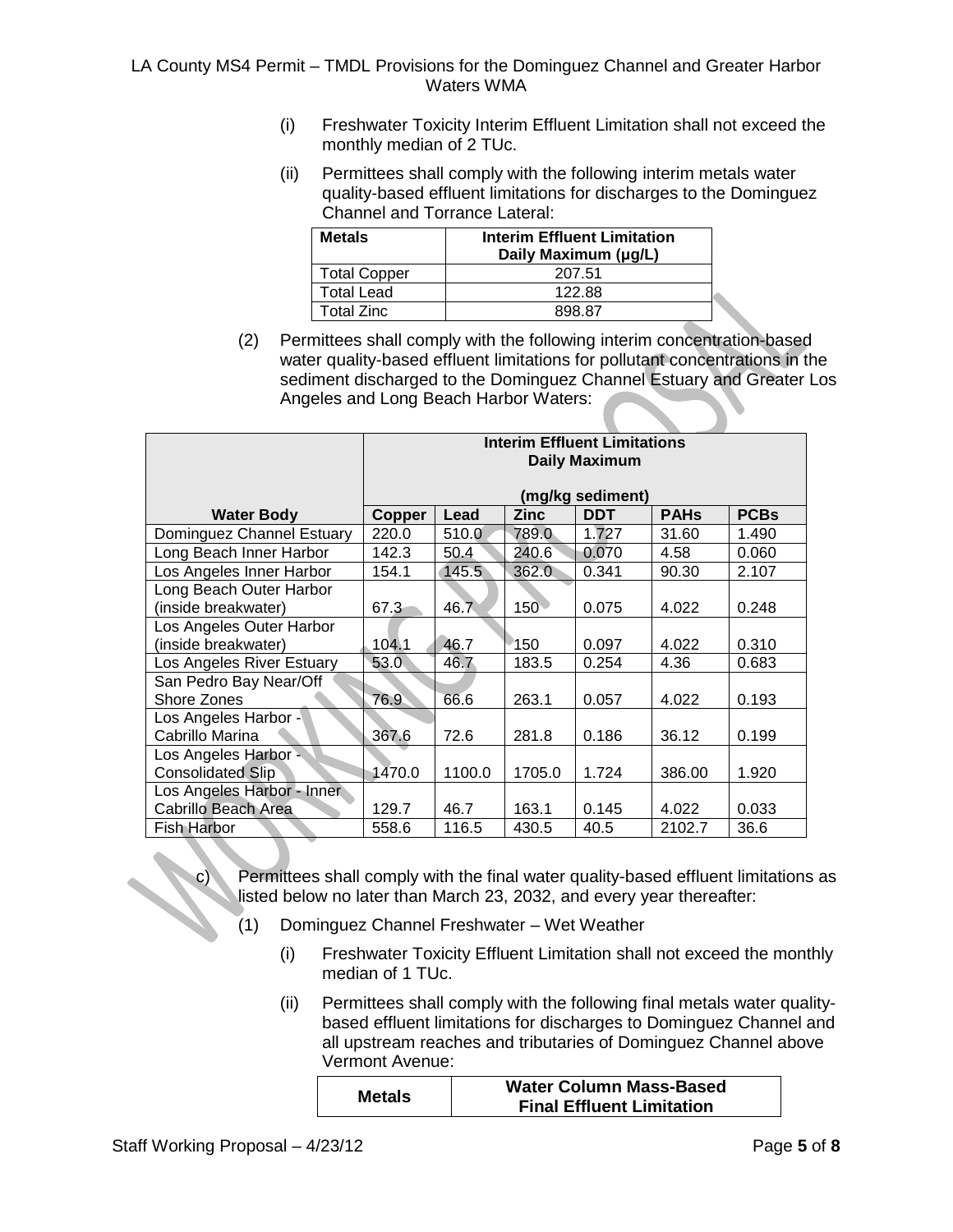|                     | Daily Maximum (g/day) |
|---------------------|-----------------------|
| <b>Total Copper</b> | 1.300.3               |
| <b>Total Lead</b>   | 5.733.7               |
| <b>Total Zinc</b>   | 9.355.5               |

- (2) Torrance Lateral Freshwater and Sediment Wet Weather
	- (i) Permittees shall comply with the following final metals water qualitybased effluent limitations for discharges to the Torrance Lateral:

| <b>Metals</b>       | <b>Water Column</b><br><b>Effluent Limitation</b><br><b>Daily Maximum</b><br>(unfiltered, µg/L) |  |
|---------------------|-------------------------------------------------------------------------------------------------|--|
| <b>Total Copper</b> | 9.7                                                                                             |  |
| <b>Total Lead</b>   | 42.7                                                                                            |  |
| <b>Total Zinc</b>   |                                                                                                 |  |

(ii) Permittees shall comply with the following final concentration-based water quality-based effluent limitations for pollutant concentrations in the sediment discharged to the Torrance Lateral:

| <b>Metals</b>       | <b>Concentration-Based</b><br><b>Effluent Limitation</b><br><b>Daily Maximum</b><br>(mg/kg dry) |  |  |
|---------------------|-------------------------------------------------------------------------------------------------|--|--|
| <b>Total Copper</b> | 31.6                                                                                            |  |  |
| <b>Total Lead</b>   | 35.8                                                                                            |  |  |
| <b>Total Zinc</b>   | 121                                                                                             |  |  |
|                     |                                                                                                 |  |  |

- (3) Dominguez Channel Estuary and Greater Los Angeles and Long Beach Harbor Waters
	- (i) Permittees shall comply with the following final mass-based water quality-based effluent limitations, expressed as an annual loading of pollutants in the sediment discharged to Dominguez Channel Estuary, Los Angeles River Estuary, and the Greater Los Angeles and Long Beach Harbor Waters:

|                           | <b>Final Effluent Limitations</b><br>Annual (kg/yr) |                 |          |                                 |
|---------------------------|-----------------------------------------------------|-----------------|----------|---------------------------------|
| <b>Water Body</b>         | <b>Total Cu</b>                                     | <b>Total Pb</b> | Total Zn | Total<br><b>PAH<sub>s</sub></b> |
| Dominguez Channel Estuary | 22.4                                                | 54.2            | 271.8    | 0.134                           |
| <b>Consolidated Slip</b>  | 2.73                                                | 3.63            | 28.7     | 0.0058                          |
| Inner Harbor              | 1.7                                                 | 34.0            | 115.9    | 0.088                           |
| <b>Outer Harbor</b>       | 0.91                                                | 26.1            | 81.5     | 0.105                           |
| Fish Harbor (POLA)        | 0.00017                                             | 0.54            | 1.62     | 0.007                           |
| Cabrillo Marina (POLA)    | 0.0196                                              | 0.289           | 0.74     | 0.00016                         |
| San Pedro Bay             | 20.3                                                | 54.7            | 213.1    | 1.76                            |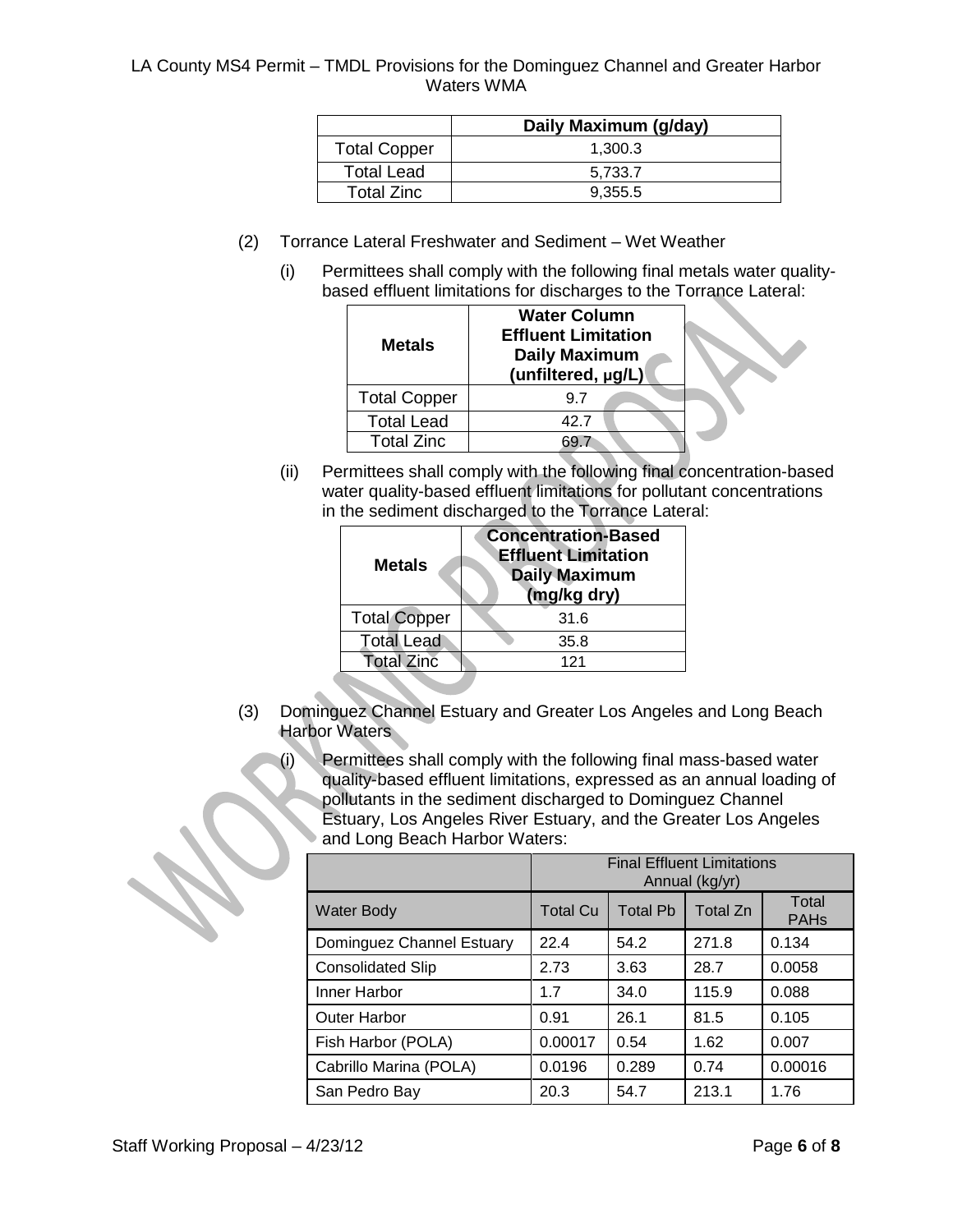| LA River Estuary | 35.3 | 65.7 | 242.0 |  |
|------------------|------|------|-------|--|
|                  |      |      |       |  |

(ii) Permittees shall comply with the following final concentration-based water quality-based effluent limitations for pollutant concentrations in the sediments discharged to the Dominguez Channel Estuary, Consolidated Slip, and Fish Harbor:

| Water Body                | <b>Effluent Limitations</b><br><b>Daily Maximum</b><br>(mg/kg dry sediment) |          |         |  |
|---------------------------|-----------------------------------------------------------------------------|----------|---------|--|
|                           | Cadmium                                                                     | Chromium | Mercury |  |
| Dominguez Channel Estuary | 1.2                                                                         | --       |         |  |
| <b>Consolidated Slip</b>  | 1.2                                                                         | 8.       | 0.15    |  |
| <b>Fish Harbor</b>        |                                                                             |          | 0.15    |  |

(4) Permittees shall comply with the following final mass-based water qualitybased effluent limitations, expressed as an annual loading of total DDT and total PCBs in the sediment discharged to Dominguez Channel Estuary, Los Angeles River Estuary, and the Greater Los Angeles and Long Beach Harbor Waters:

|                           | <b>Final Effluent Limitations</b><br>Annual (g/yr) |                   |  |
|---------------------------|----------------------------------------------------|-------------------|--|
| <b>Water Body</b>         | <b>DDT</b> total                                   | <b>PCBs</b> total |  |
| Dominguez Channel Estuary | 0.250                                              | 0.207             |  |
| <b>Consolidated Slip</b>  | 0.009                                              | 0.004             |  |
| <b>Inner Harbor</b>       | 0.051                                              | 0.059             |  |
| Outer Harbor              | 0.005                                              | 0.020             |  |
| <b>Fish Harbor</b>        | 0.0003                                             | 0.0019            |  |
| Cabrillo Marina           | 0.000028                                           | 0.000025          |  |
| Inner Cabrillo Beach      | 0.0001                                             | 0.0003            |  |
| San Pedro Bay             | 0.049                                              | 0.44              |  |
| <b>LA River Estuary</b>   | 0.100                                              | 0.324             |  |

# **Compliance Determination**

- Permittees shall be deemed in compliance with the interim concentrationbased water quality-based effluent limitations for pollutant concentrations in the sediment as listed above in part 5.b)(2) by meeting any one of the following methods::
	- (i) Demonstrate that the. sediment quality condition of *Unimpacted* or *Likely Unimpacted* via the interpretation and integration of multiple lines of evidence as defined in the SQO Part 1, is met; or
	- (ii) Meet the interim water quality-based effluent limitations in bed sediment over a three-year averaging period; or